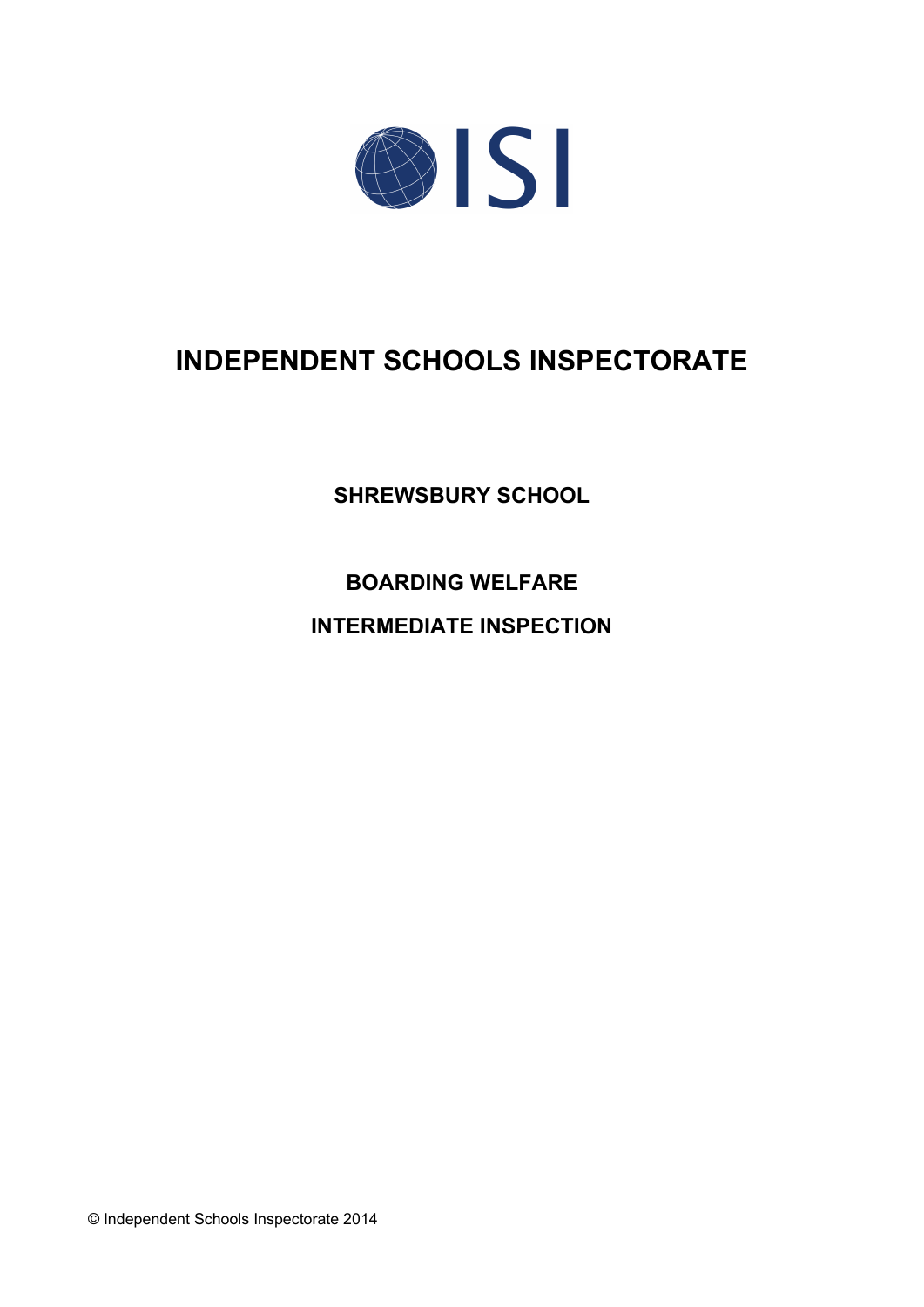# **INDEPENDENT SCHOOLS INSPECTORATE**

## **Shrewsbury School**

| Full Name of School              | <b>Shrewsbury School</b>     |
|----------------------------------|------------------------------|
| <b>DfE</b> Number                | 893/6009                     |
| Registered Charity Number 528413 |                              |
| <b>Address</b>                   | <b>Shrewsbury School</b>     |
|                                  | <b>The Schools</b>           |
|                                  | <b>Shrewsbury</b>            |
|                                  | <b>Shropshire</b>            |
|                                  | SY37BA                       |
| <b>Telephone Number</b>          | 01743 280500                 |
| <b>Fax Number</b>                | 01743 243107                 |
| <b>Email Address</b>             | reception@shrewsbury.org.uk  |
| Headmaster                       | <b>Mr Mark Turner</b>        |
| <b>Chair of Governors</b>        | <b>Mr Matthew Collins</b>    |
| Age Range                        | 12 to 19                     |
| <b>Total Number of Pupils</b>    | 766                          |
| <b>Gender of Pupils</b>          | Mixed (617 boys; 149 girls;) |
| Numbers by Age                   | $11 - 18:$<br>766            |
| Number of Day Pupils             | 144                          |
| <b>Number of Boarders</b>        | 622                          |
| Inspection dates                 | 11 Nov 2014 to 13 Nov 2014   |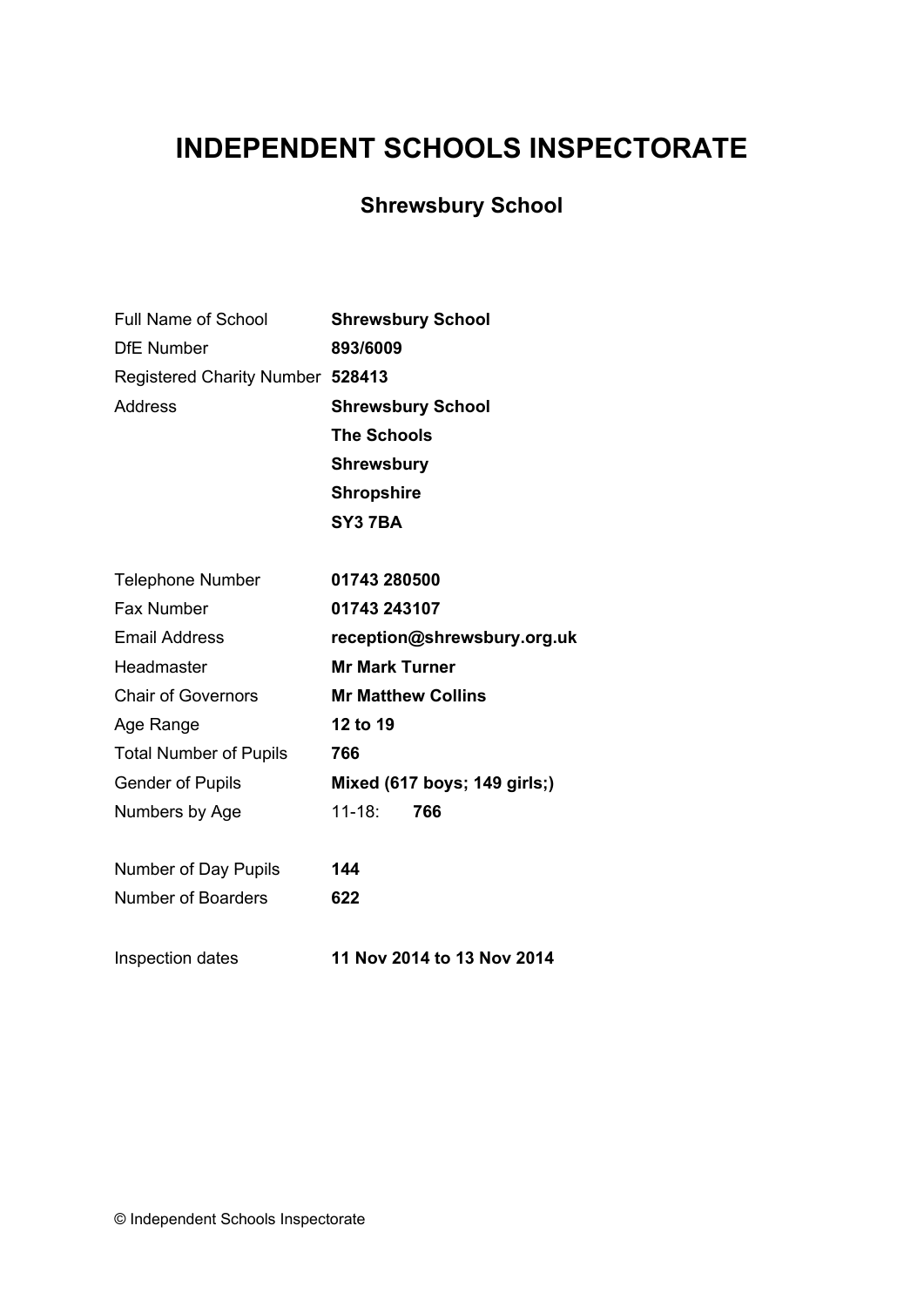## **PREFACE**

This inspection report follows the *ISI schedule* for intermediate inspections*,* focusing primarily on compliance with the National Minimum Standards for Boarding Schools (NMS). The inspection occurs over a period of two and a half continuous days in the school.

The Independent Schools Inspectorate (ISI) is the body approved by the Secretary of State for the purpose of inspecting schools belonging to the Independent Schools Council (ISC) Associations and reporting on compliance with the Education (Independent School Standards) (England) Regulations 2010, as amended. From September 2011 the inspection of boarding welfare forms part of the inspection process. This inspection focuses on the school's compliance with the National Minimum Standards for Boarding Schools. It comments on the progress made by the school in meeting the recommendations set out in the most recent statutory boarding inspection. Boarding inspections were previously carried out by the Office for Standards in Education (Ofsted), Children's Services and Skills. The relevant Ofsted report refers to an inspection in November 2010 and can be found at [www.ofsted.gov.uk.](http://www.ofsted.gov.uk)

The inspection of the school is from an educational perspective and provides limited inspection of other aspects, although inspectors comment on any significant hazards or problems they encounter which have an adverse impact on children. The inspection does not include:

- (i) an exhaustive health and safety audit
- (ii) an in-depth examination of the structural condition of the school, its services or other physical features
- (iii) an investigation of the financial viability of the school or its accounting procedures
- (iv) an in-depth investigation of the school's compliance with employment law.

Inspectors may be aware of individual safeguarding concerns, allegations and complaints as part of the inspection process. Such matters will not usually be referred to in the published report but will have been considered by the team in reaching their judgement.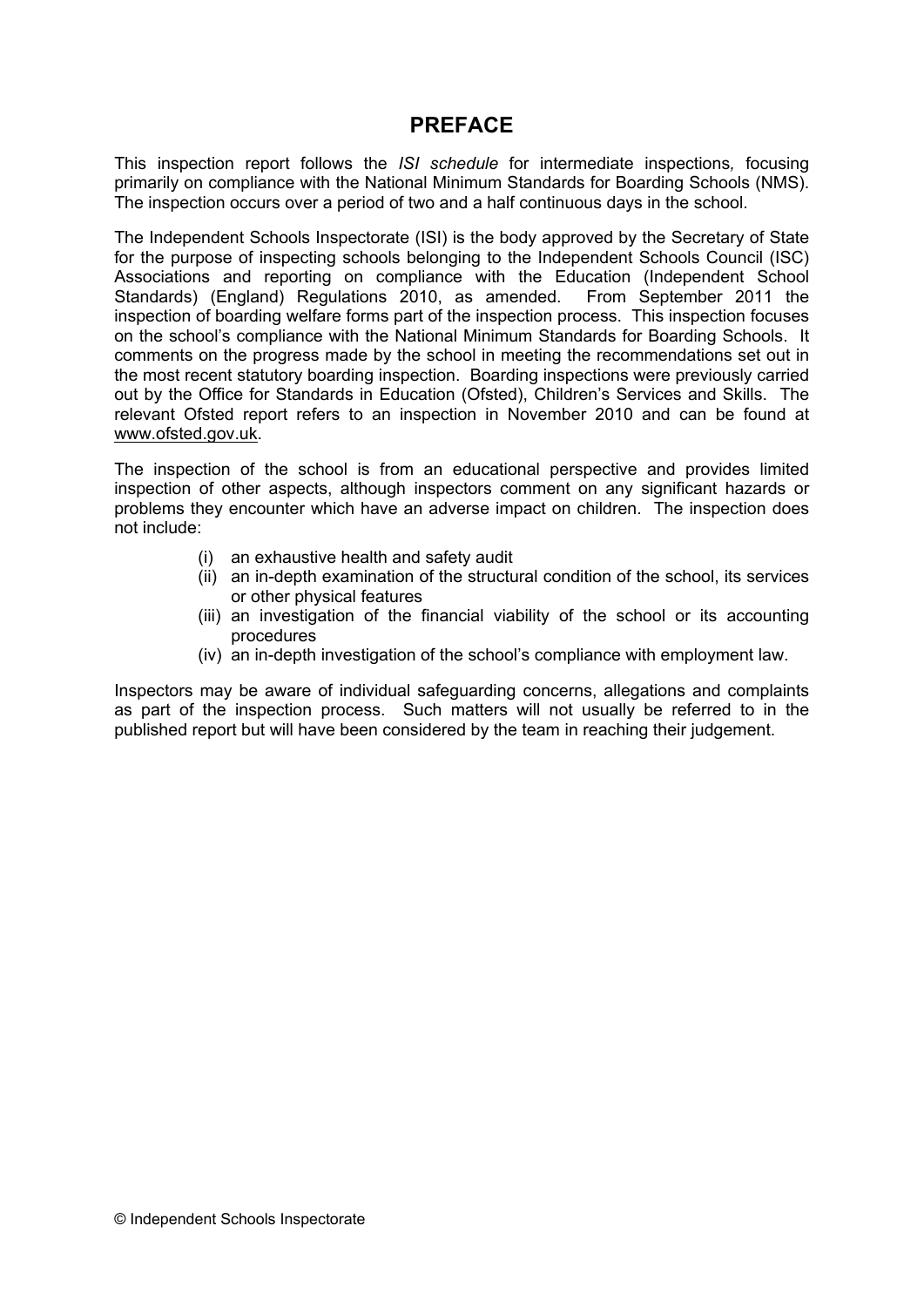## **INSPECTION EVIDENCE**

The inspectors conducted formal interviews with boarders, held discussions with senior members of staff and with the chair of governors, observed a sample of the extra-curricular activities that occurred during the inspection period and attended registration sessions. Inspectors visited each of the boarding houses and the facilities for sick or injured pupils. The responses of parents and boarding pupils to pre-inspection questionnaires were analysed, and the inspectors examined regulatory documentation made available by the school.

### **Inspectors**

| Mrs Colette Culligan    | Reporting Inspector                                       |
|-------------------------|-----------------------------------------------------------|
| <b>Mr Stuart Corrie</b> | Team Inspector for Boarding (Housemaster, HMC<br>school)  |
| Mr Carl Bigham          | Team Inspector for Boarding (Deputy Head,<br>SBSA school) |
| Mr Alexander Tate       | Team Inspector for Boarding (Deputy Head, HMC<br>school)  |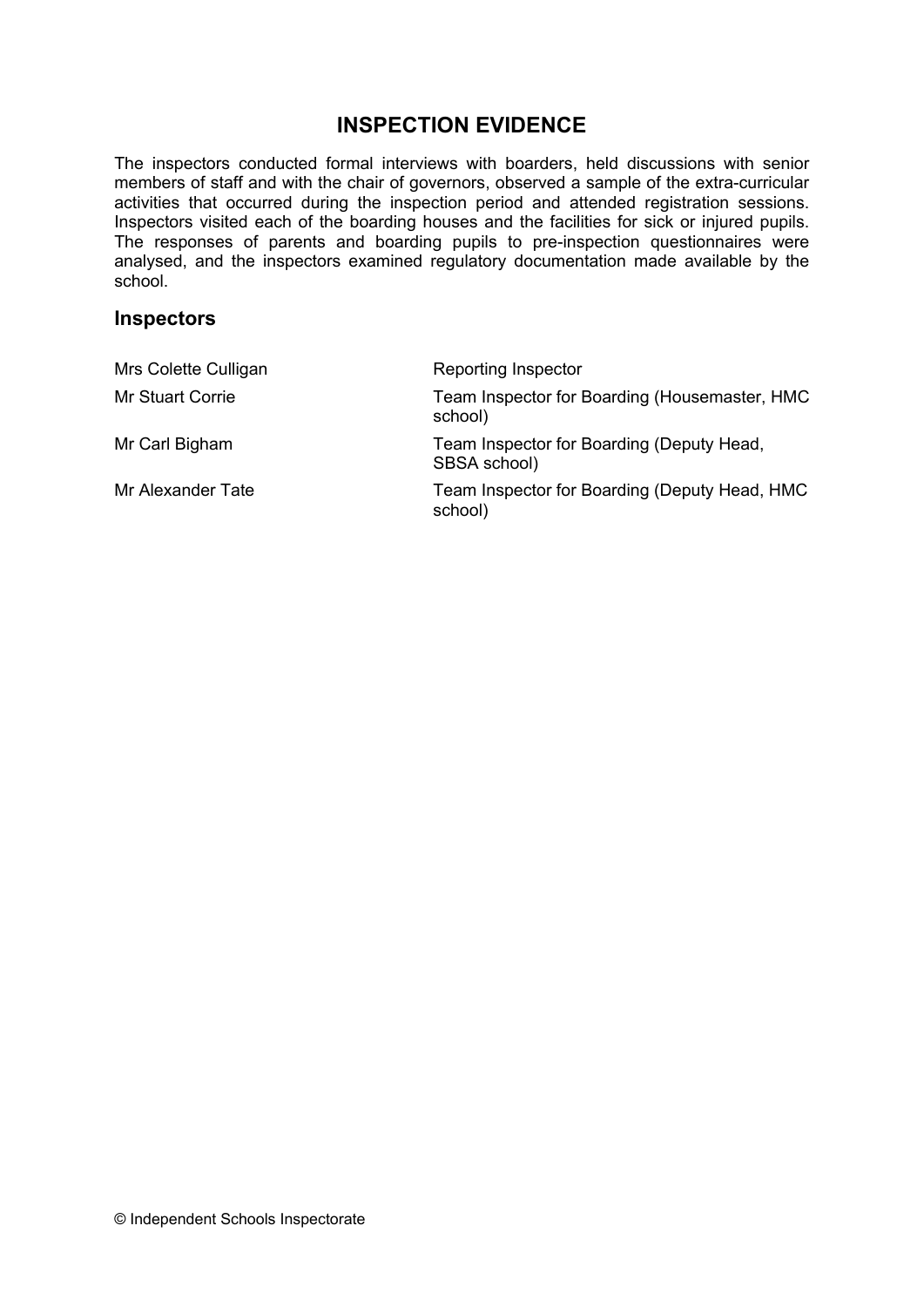## **CONTENTS**

Page

| 1            | THE CHARACTERISTICS OF THE SCHOOL                   | 2 |
|--------------|-----------------------------------------------------|---|
| $\mathbf{2}$ | <b>SUMMARY</b>                                      | 3 |
|              | (i) Compliance with regulatory requirements         | 3 |
|              | (ii) Recommendations for further improvement        | 3 |
|              | (iii) Progress since the previous inspection        | 3 |
| 3            | <b>COMPLIANCE WITH NATIONAL MINIMUM STANDARDS</b>   | 4 |
| (a)          | Boarding provision and care                         | 4 |
| (b)          | Arrangements for welfare and safeguarding           | 5 |
| (C)          | Leadership and management of the boarding provision | 5 |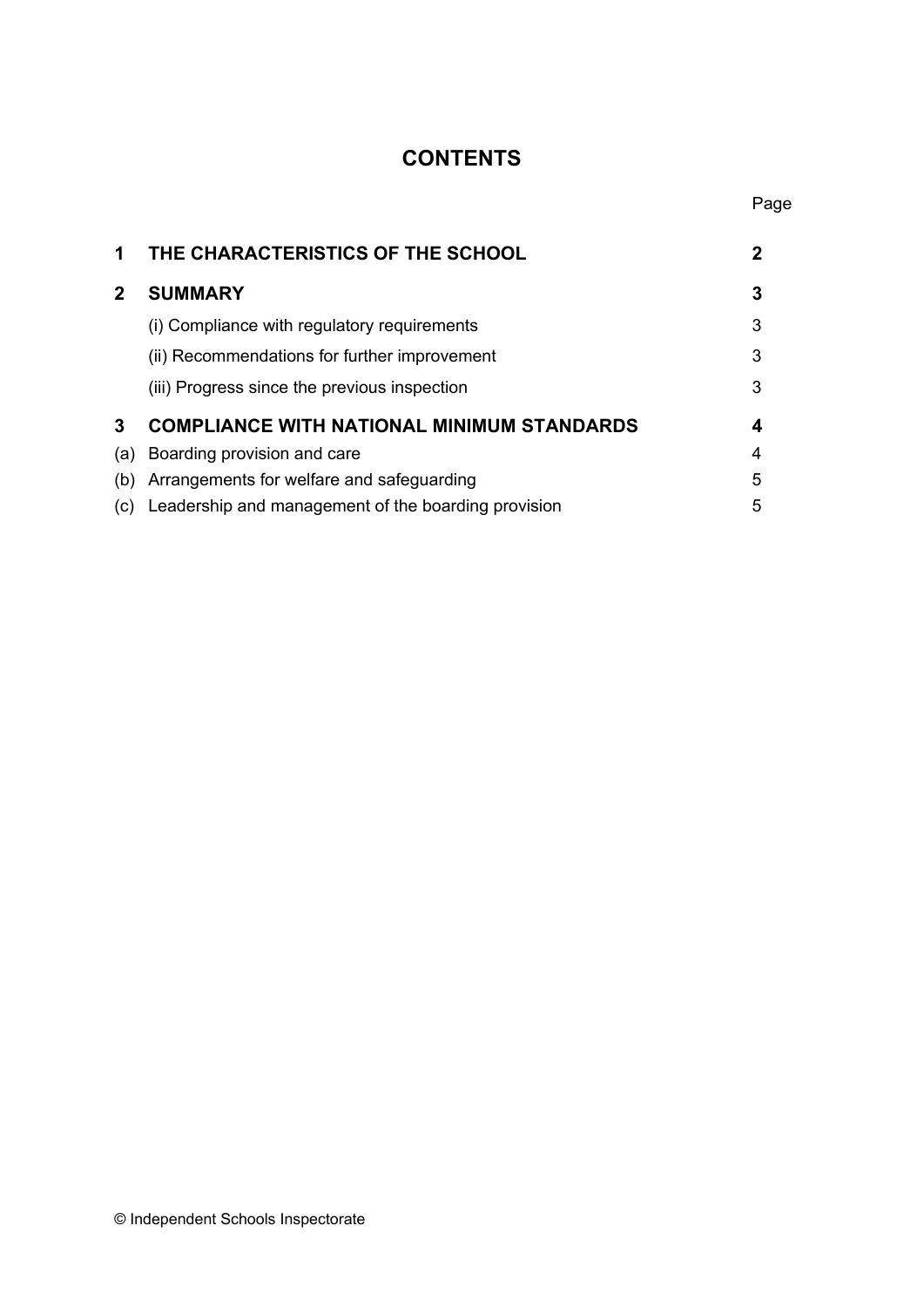## **1. THE CHARACTERISTICS OF THE SCHOOL**

- 1.1 Shrewsbury School is a boarding and day school on the outskirts of Shrewsbury. It was founded by Royal Charter in 1552 and has occupied the same site since 1882. Originally established as a boys' school, girls were admitted to the sixth form in 2008. In September 2014, girls were admitted into Years 9 and 10. The school is overseen by a governing body, composed of appointed and co-opted members, which meets four times a year; in addition, there are six governors' committees, each of which meets at least twice a year.
- 1.2 The school is an Anglican foundation and welcomes pupils of all religious persuasions. It aims to provide a rigorous academic education and to ensure that pupils grow into well rounded individuals who are caring, thoughtful and confident; who are ambitious without arrogance, perceptive but not precocious, interesting, interested and able to get on with people of all backgrounds. It places a strong emphasis on pastoral care centred on the school's thirteen houses, of which eleven are for boarders, including three for girls. Each house sets out to encourage a sense of family and of house loyalty. In its boarding the school aims to nurture creativity, personal ambition and a sense of achievement along with intellectual independence and curiosity.
- 1.3 At the time of the inspection, there were 766 pupils enrolled at the school, 149 girls and 617 boys, of whom 622 are boarders. There are 382 pupils in the sixth form. Most pupils are from professional families based in the United Kingdom. A small proportion of pupils come from overseas, mostly from Hong Kong, China and Thailand. There are 164 pupils who have English as an additional language (EAL) of whom 32 require and receive support for their English. There are 199 who have been identified by the school as having special educational needs and/or disabilities (SEND). Of these pupils, 54 are identified as needing specific help which is provided by the learning support department.
- 1.4 Since the previous inspection, two new boarding houses for girls have been opened and a rolling programme of refurbishment of houses has continued. Accommodation for staff within the houses has been renovated. The structure and staffing of the senior leadership has changed. Construction of a new classroom block is underway and the timetable has been revised to provide additional teaching time and to accommodate a revised activities programme.
- 1.5 National Curriculum (NC) nomenclature is used throughout this report to refer to year groups in the school. The year group nomenclature used by the school and its National Curriculum equivalence are shown in the following table.

| School             | NC name |
|--------------------|---------|
| <b>Third Form</b>  | Year 9  |
| <b>Fourth Form</b> | Year 10 |
| <b>Fifth Form</b>  | Year 11 |
| <b>Lower Sixth</b> | Year 12 |
| <b>Upper Sixth</b> | Year 13 |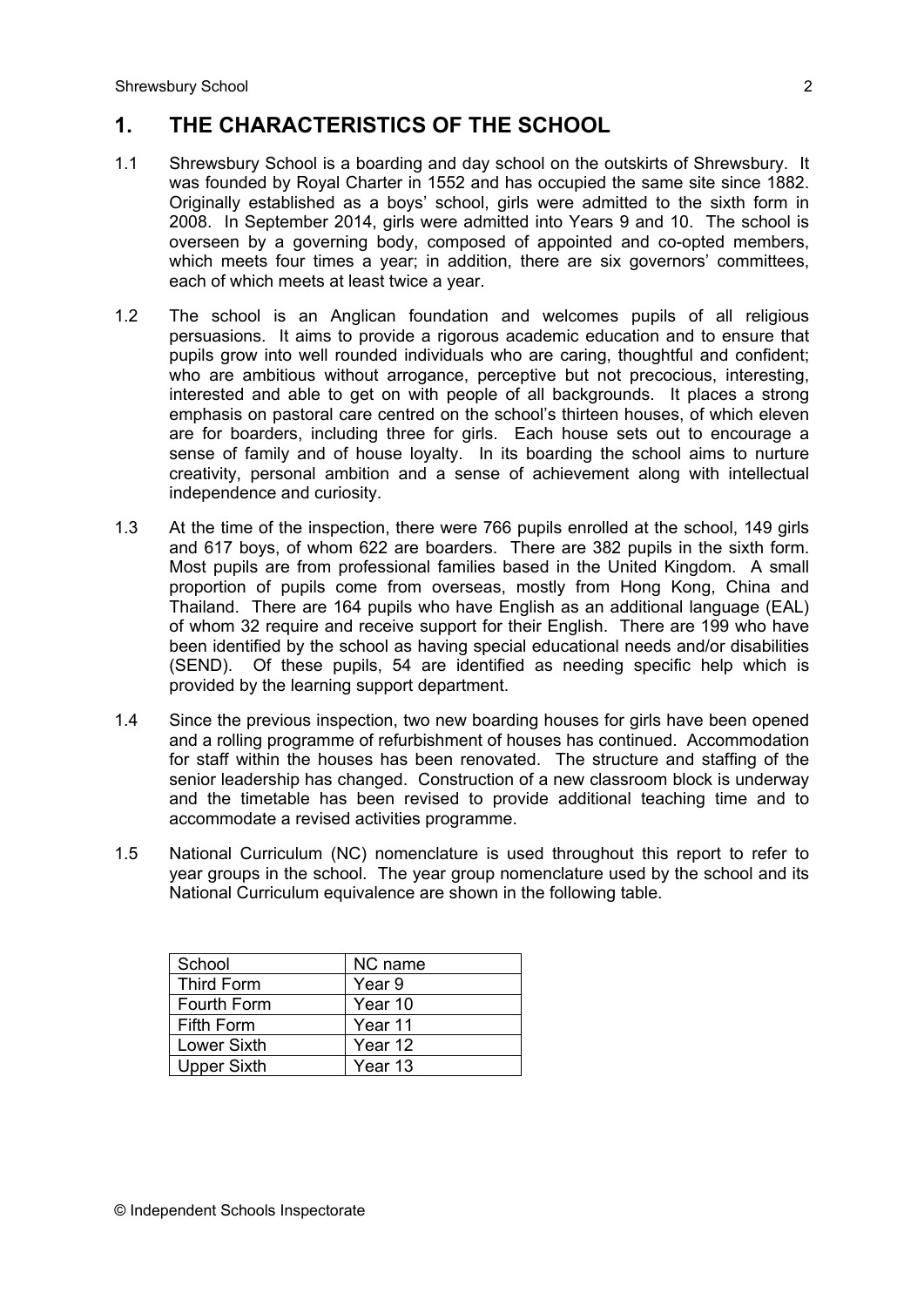## **2. SUMMARY**

#### **(i) Compliance with regulatory requirements**

2.1 The school meets all the National Minimum Standards for Boarding Schools 2013.

#### **(ii) Recommendations for further improvement**

- 2.2 The school is advised to make the following improvements.
	- 1. Ensure that systems for housestaff to report the sanctions they set are fully implemented, to facilitate monitoring by senior staff.
	- 2. Ensure that communication with boarders enables them to understand that their views on whole-school issues are heard and considered by the school.
	- 3. Clarify the specific duties and authorities of the staff with designated responsibility for safeguarding.

#### **(iii) Progress since the previous inspection**

2.3 The previous boarding welfare inspection was undertaken by Ofsted in November 2010. It made a recommendation regarding the monitoring of pupils' health care including non-NHS records. The school has responded fully to this recommendation.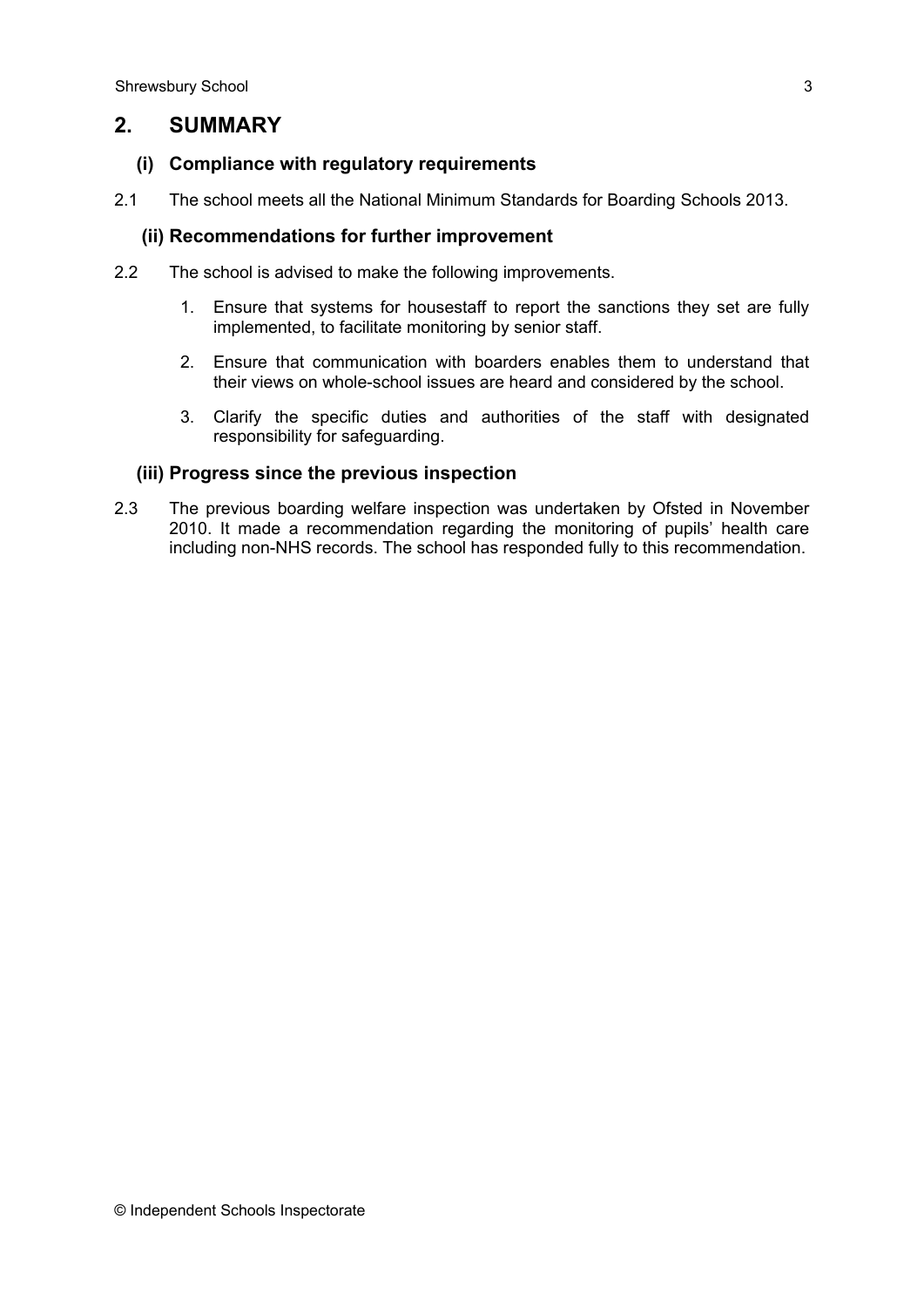## **3. COMPLIANCE WITH NATIONAL MINIMUM STANDARDS**

#### **3.(a) Boarding provision and care**

- 3.1 The school meets all of the NMS under this section.
- 3.2 The school has a suitable induction programme which boarders value and find helpful. They are provided with informative house handbooks. Boarders name several members of staff, including those on the school's listening team, to whom they would willingly go for help or advice. In addition, contact details of appropriate sources of outside help, including the school counsellor, independent listeners and the Children's Commissioner, are displayed in houses. [NMS 2]
- 3.3 Comprehensive policies provide guidance for first aid, dealing with chronic conditions, administering homely remedies and medical emergencies. These are implemented effectively. The suitably equipped sanatorium makes separate provision for male and female boarders to rest during the day or to stay overnight if necessary. It is staffed by qualified nurses at all times and a doctor runs a surgery five days a week. Appointments are made with other nearby medical services as required. Any medication kept in the sanatorium or in houses is appropriately stored and prescription medication is given only to the named individuals. An electronic system ensures that information about boarders' health and any medication dispensed is shared between the sanatorium and houses. Boarders' competence to self-medicate is appropriately assessed and their rights and confidentiality are respected. [NMS 3]
- 3.4 Boarders can contact home by telephone, email or electronic communication programs. The school has appropriate systems in place to ensure safe use of the internet. [NMS 4]
- 3.5 All houses provide suitable sleeping accommodation, study spaces and common rooms for recreation. Washing and toilet facilities are appropriately private. Boarding houses are well maintained, suitably furnished, warm and ventilated. Bedding is clean and warm. Many boarders personalise their rooms, creating a homely atmosphere. Boarding accommodation is protected from access by unauthorized persons and security measures do not intrude on boarders' privacy. [NMS 5]
- 3.6 In the pre-inspection questionnaire the majority of boarders expressed discontent with the food. Inspection evidence in terms of meals sampled and menus seen demonstrates that the food is tasty, nutritious and adequate in choice, amount and variety. Conversations with boarders support this view. Specific dietary or religious needs are met. All kitchens, including those in houses, are clean and well maintained. Drinking water is readily available and boarders may prepare snacks in the evening. [NMS 8]
- 3.7 Boarders are positive about the speed and efficiency of the school's laundry service. They may also launder their own clothes in the houses. Access to the town and to the school shop allows boarders to obtain personal items easily. All boarders have lockable storage spaces, although some choose not to use them. Valuables and large amounts of money are stored by the school. [NMS 9]
- 3.8 There is full programme of activities during the week and at weekends. All boarders are expected to choose to be involved in some activities but they also have appropriate free time. Houses and the extensive grounds provide a range of safe recreational areas and places for boarders to be alone if they wish. Boarders have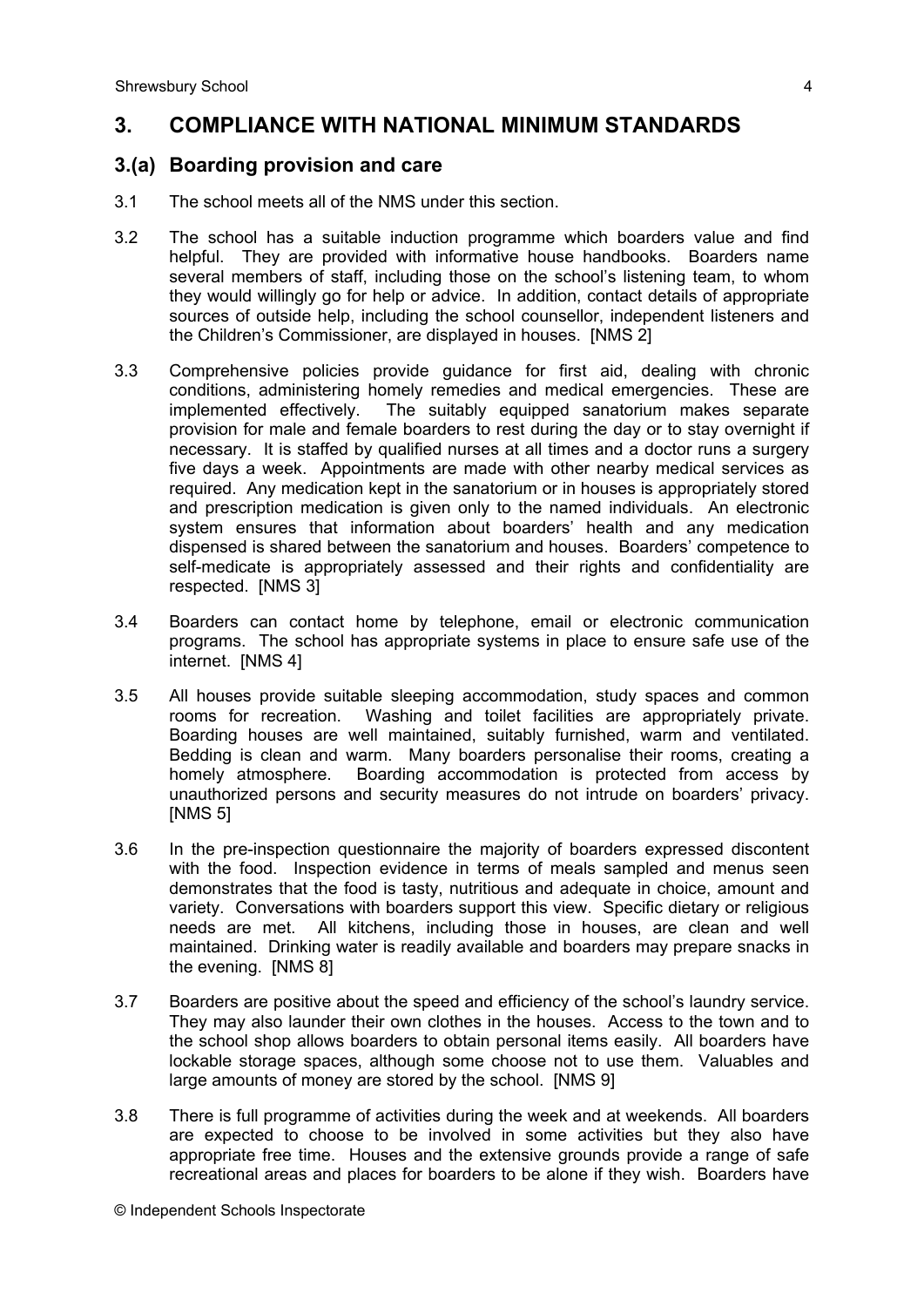easy access to local facilities and information about the wider world through daily newspapers and television provided in houses, as well as assemblies which reflect contemporary issues and events. [NMS 10]

### **3.(b) Arrangements for welfare and safeguarding**

- 3.9 The school meets all of the NMS under this section.
- 3.10 The school has written policies covering all areas of health and safety. These are consistently implemented, ensuring that the grounds and facilities are maintained to protect the safety and well-being of pupils as far as possible. [NMS 6]
- 3.11 The school's fire procedures and policies are suitable; the school responds swiftly to recommendations of the fire authority. Fire drills are carried out regularly, including during boarding time, and recorded appropriately. [NMS 7]
- 3.12 The safeguarding policy and procedures follow current guidance and are implemented effectively. All school employees and governors have been trained appropriately. The four members of staff named as having responsibility for safeguarding are all suitably trained and understand their roles, which are appropriate. However, because they do not all have the same level of access to confidential safeguarding records some uncertainty exists about lines of responsibility, although boarders said they know whom to approach if necessary. Staff understand reporting lines and these operate effectively. The school has established relationships with the local children's safeguarding board; it initiates contact promptly when concerns arise and follows advice. Records are maintained and stored appropriately. [NMS 11]
- 3.13 The school's written policies on behaviour are understood by boarders, who see the rules as fair. In questionnaires a minority of boarders said they feel there is inconsistency between houses in setting sanctions. Inspectors judge that the oversight of serious sanctions is effectively centralized and that these are administered appropriately. House staff are allowed some discretion in setting sanctions for other misdemeanours and evidence indicates that on occasion there is some inconsistency in reporting these to senior leaders, which can impair monitoring. Boarders say that bullying is rare and dealt with swiftly and effectively through the school's anti-bullying measures. Policies on restraint and search are in place and implemented correctly should the occasion arise. [NMS 12]
- 3.14 The school ensures that safe recruitment procedures, including all required checks, are carried out and correctly recorded before individuals take up their posts at the school. All non-employees living on site are also subject to the required checks and have signed written agreements specifying the terms of their accommodation. There are satisfactory measures to ensure that visitors to the houses are supervised so as not to have inappropriate access to boarders or their accommodation. The school does not appoint guardians but provides clear guidance on what is expected of those appointed by parents. Where there are concerns that these are not being met, the school alerts parents so that the situation is rectified. [NMS 14]

### **3.(c) Leadership and management of the boarding provision**

- 3.15 The school meets all of the NMS under this section
- 3.16 The school's statement of boarding principles and practice is published for parents, boarders and staff. Its implementation is evident in the atmosphere in the houses. [NMS 1]

© Independent Schools Inspectorate